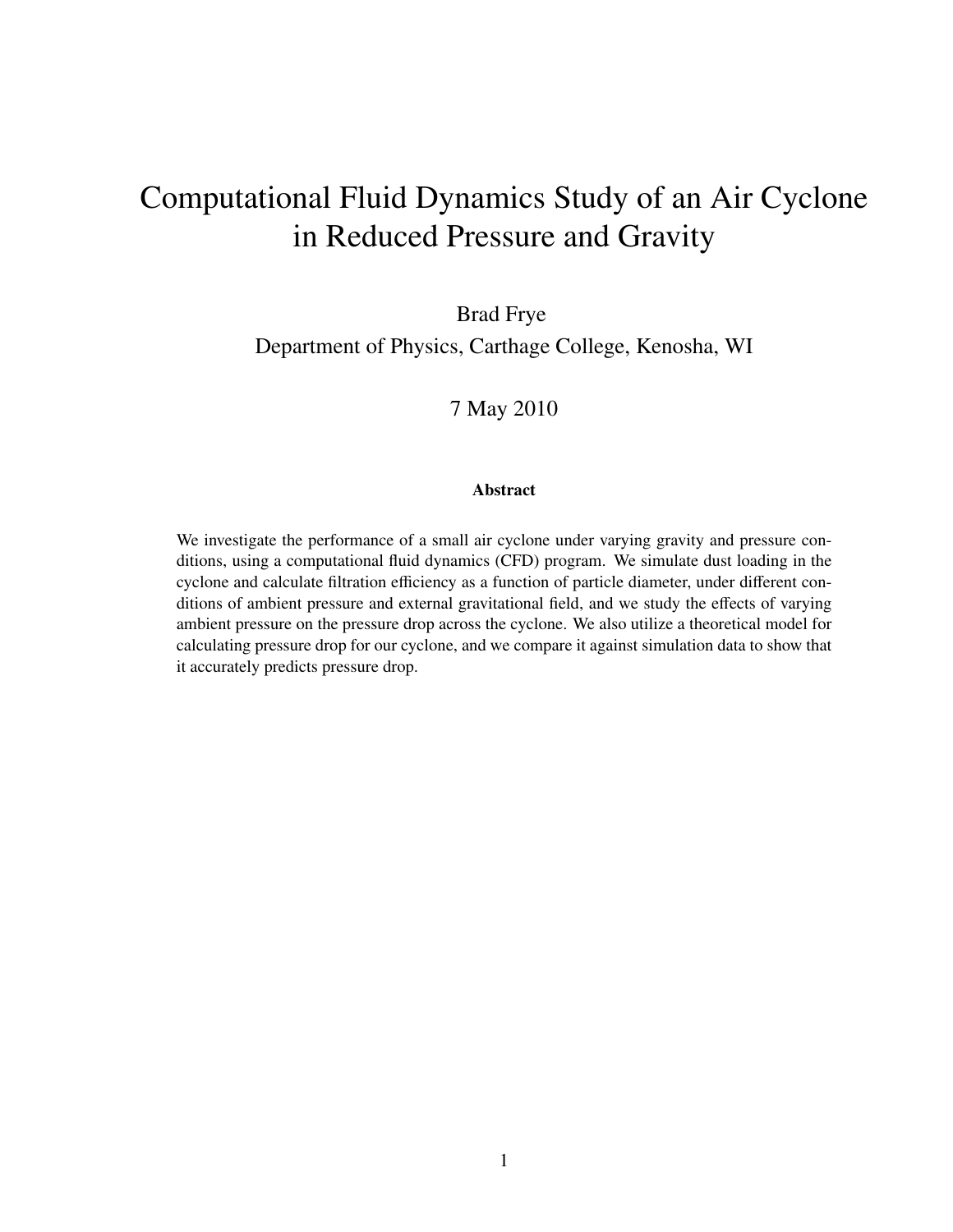# **Contents**

| $\mathbf{1}$                             | <b>Introduction</b> |                      | $\overline{2}$ |
|------------------------------------------|---------------------|----------------------|----------------|
|                                          | 1.1                 |                      |                |
|                                          | 1.2                 |                      |                |
| $\overline{2}$                           |                     | <b>Previous Work</b> | 6              |
| 3                                        | <b>Method</b>       |                      | 9              |
|                                          | 3.1                 |                      | - 9            |
|                                          | 3.2                 |                      |                |
| <b>Discussion</b><br>4                   |                     |                      | 15             |
|                                          | 4.1                 |                      |                |
|                                          | 4.2                 |                      |                |
| <b>Acknowledgments</b><br>5 <sup>1</sup> |                     | 17                   |                |

# 1 Introduction

### 1.1 Background

Cyclone filters are devices which remove particulate matter from air that is passed through the filter. The process of filtration is depicted in Fig. 1. Dusty air is introduced to the cyclone through the tangential inlet, and the air flows in a downward spiral due to the cyclone body's cylindrical shape. The air reverses direction in the conical section, and exits the cyclone through the vortex finder outlet. Dust particles that move outward to the inside wall are trapped in the lower velocity boundary flow, and eventually move downward and exit a dust outlet for collection. Particles can be captured due to the centrifugal and inertial forces which act on them; the inertial filtration is thus more effective for particles of greater mass. Cyclone filters are generally characterized by their geometry and the particle size that can be filtered 50% of the time, known as the  $d_{50}$ . Cyclone filters are commonly used for the abatement of particulate air pollution in agricultural and industrial facilities.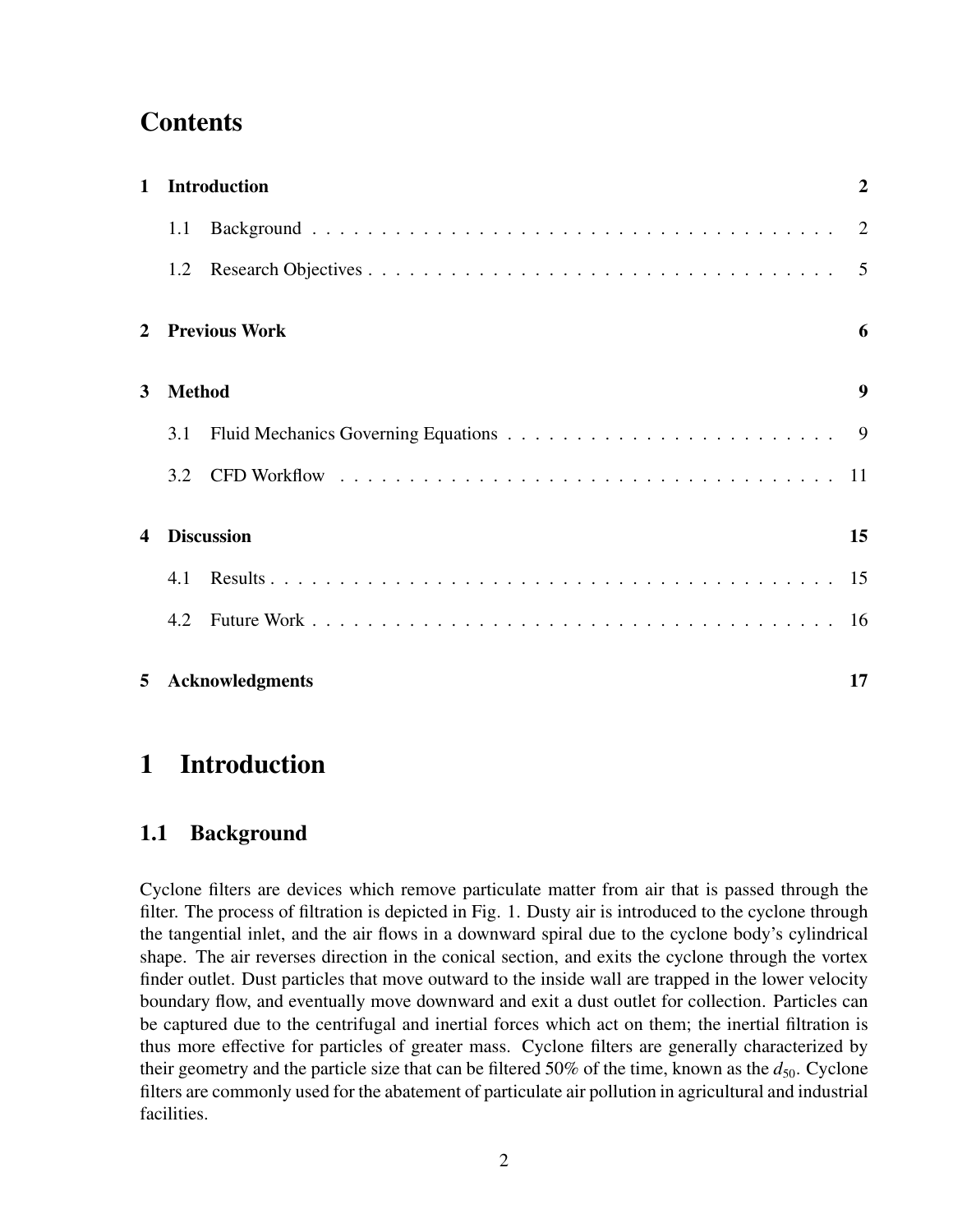

Figure 1: Basic function of a cyclone filter

Cyclonic filtration has been proposed as an effective method for mitigation of lunar dust in future lunar habitats. The lunar surface is covered with a very fine dust, known as lunar regolith, which is formed by high velocity micrometeorite impacts. The dust is very fine, ranging from 50 microns to submicron diameters; the distribution of lunar dust particle sizes is shown in Fig. 2. The particles have jagged edges from the formation process, known as comminution. In addition, the dust carries electrostatic charge, due to the ionizing UV and X-ray radiation imparted on the dust from the sun during the lunar day [Carrier, 2005].

Astronauts that landed on the moon in the Apollo program experienced a few problems due to the dust. Due to the abrasiveness and fineness of the regolith, it is damaging to machinery and spacesuit fiber. Its electric charge makes it readily cling to anything, covering the astronauts to introduce dust into the Lunar Lander on their spacesuits. After the moonwalk of the Apollo XVII mission in 1972, astronaut Harrison Schmitt experienced minor hay fever-like respiratory symptoms and eye irritation due to airborne dust in the Lunar Lander cabin.

While short term exposure did not cause serious health problems, breathing the dust over a longer period could be more hazardous. Since lunar dust contains very fine silicates, it is possible that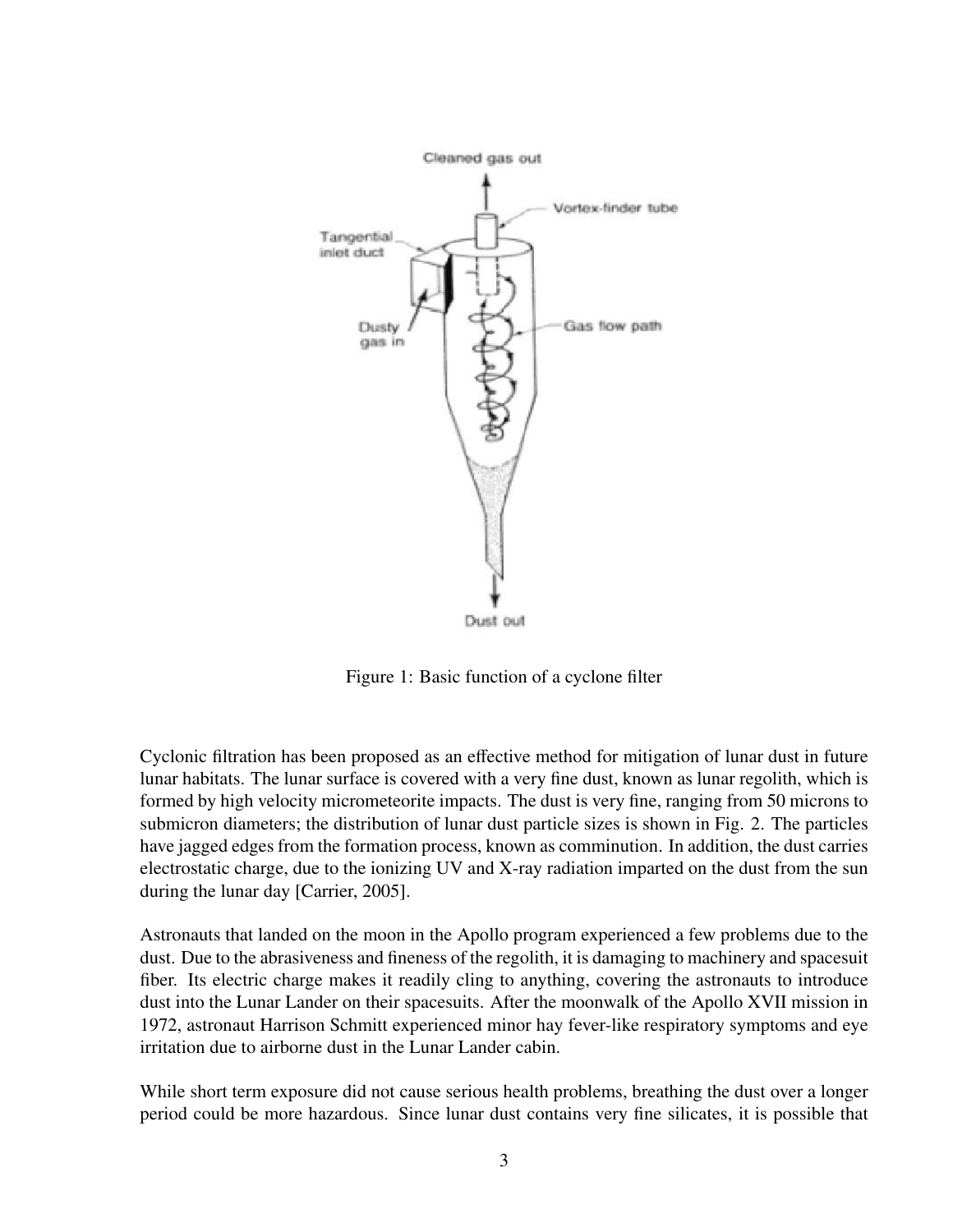long term inhalation could cause silicosis, a lung disease common to miners on earth who breathe similar substances. Another concern is the possibility of reactivity of the dust in the pressurized habitats. Lunar dust is subject to high energy conditions such as solar wind, cosmic radiation, and



Figure 2: Particle size distribution of lunar dust samples from Apollo/Luna missions [Carrier, 2005]

micrometeoroids, producing excited energy states in the particles, which are retained in the presence of the moon's ultra high vacuum. For this reason the dust may become chemically reactive in the humid pressurized environments, which could be extremely hazardous to the crew members [NASA GRC, 2008].

A 2.5-day workshop hosted by NASA Glenn Research Center entitled "NASA Lunar Dust Filtration and Separation Workshop" was held to discuss the main technological challenges faced by NASA in overcoming the lunar dust problem. Improved lunar dust filtration capability was prioritized as mission critical to all future lunar missions. Participants of the workshop compared current state-of-the-art filtration technologies with predicted dust-loading scenarios, and devised possible filtration systems to be used on the Altair Lunar Lander, and possibly lunar outpost habitats and pressurized rovers.

The proposed solution is a multistage system: The two main stages are the pre-filter and high efficiency filter. The pre-filter should remove the bulk of the larger particles to reduce the load on the high efficiency filter, which will remove the ultra fine particles. The proposed bulk filtration system is a three stage system, which consists of a screen, inertial separator, and sintered metal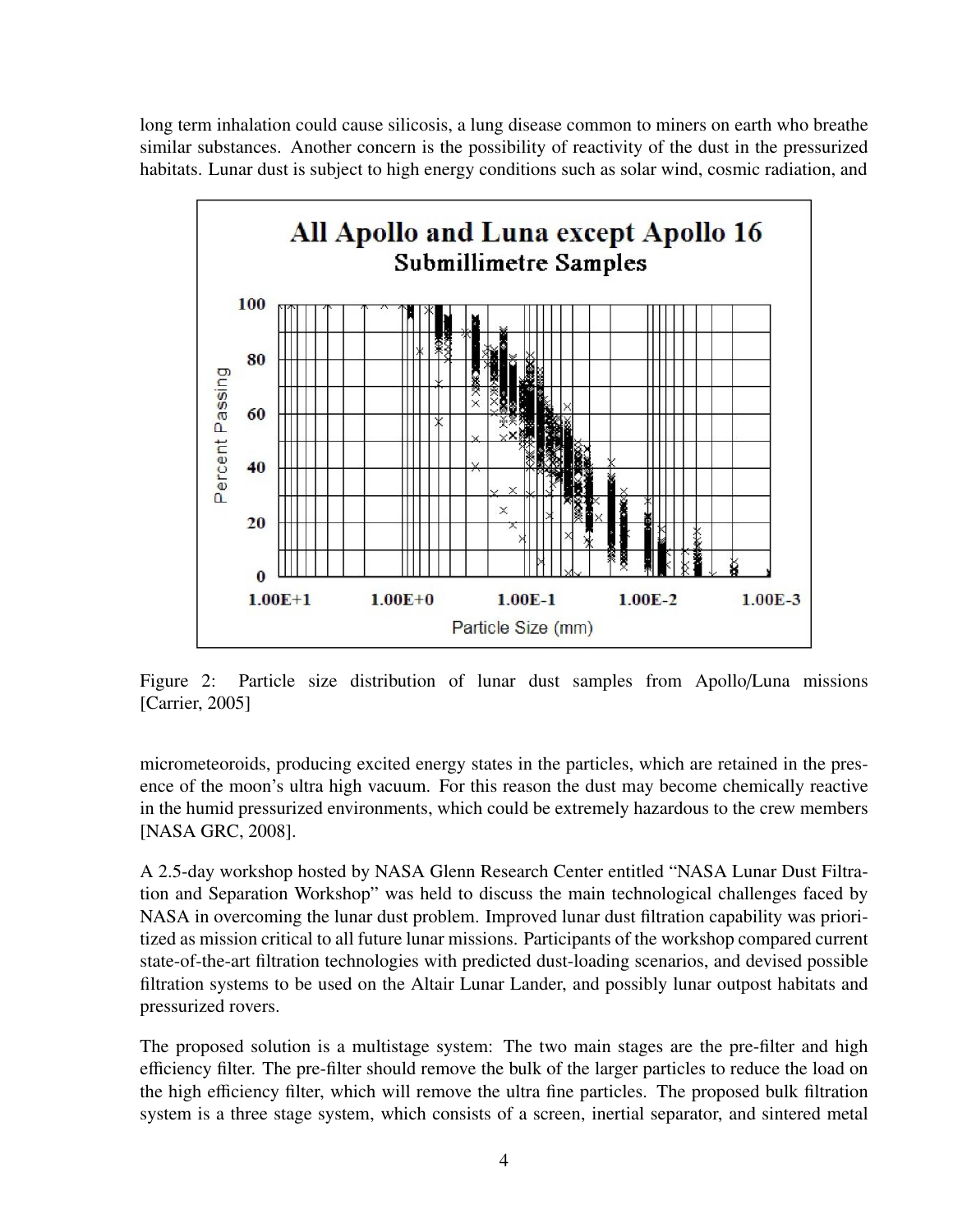filter (the screen and sintered metal filter are both porous filtration media.) A list of recommended features for the bulk filtration system was produced:

- 1. The ability to capture 100 percent of particles larger than 20 micron, and most of the particles down to 5 micron
- 2. No expandable filtration media
- 3. Extended (5-year) operational life
- 4. Less than 249 Pa  $(1\text{-inch H}_2O)$  pressure drop
- 5. Constraints for weight, power, and volume (to be determined)
- 6. Flow requirements (to be determined)
- 7. Minimal maintenance

The use of a cyclone filter easily satisfies some of these conditions: It is simply a piece of metal, with no moving parts or filtration media, so the second and third criteria are satisfied. Although the fifth criterion is not specific, cyclones can be made small and lightweight, while still maintaining modest filtration efficiency. Finally, cyclones are very low-maintenance, only requiring that the dust is removed from the dust cup periodically. Additionally, cyclone filters can handle a relatively heavy dust load, compared to other filtration methods [NASA GRC, 2008].

The requirements for minimum filtration efficiency and maximum pressure drop help to constrain the design of the cyclone. In general, increasing the efficiency of a cyclone comes at the cost of an increase in pressure drop [Faulkner *et al.*, 2006]. The optimal cyclone filter for this implementation should have high efficiency for particle sizes between 5 and 20 microns, with a pressure drop well below 1-inch  $H_2O$ .

### 1.2 Research Objectives

The focus of this research is a better understanding of the efficiency and pressure drop of a cyclone, under conditions that will be seen on the moon. This thesis is a continuation of research carried out in the summer of 2008, the purpose of which was to verify experimental data found in the Systems Engineering Educational Discovery (SEED) Program, which took place in the spring of 2008 [Pennington *et al.*, 2008]. This experiment attempted to answer the question posed by our NASA SEED advisor, Dr. Juan Agui: What effect does gravity have on the filtration efficiency of an inertial separator? The result of our ground (earth gravity) and microgravity tests showed that gravity did not significantly affect the efficiency of our cyclone.

In order to further understand these results, additional research was carried out over the summer, in a Summer Undergraduate Research Experience (SURE) at Carthage College [Crosby *et al.*, 2008].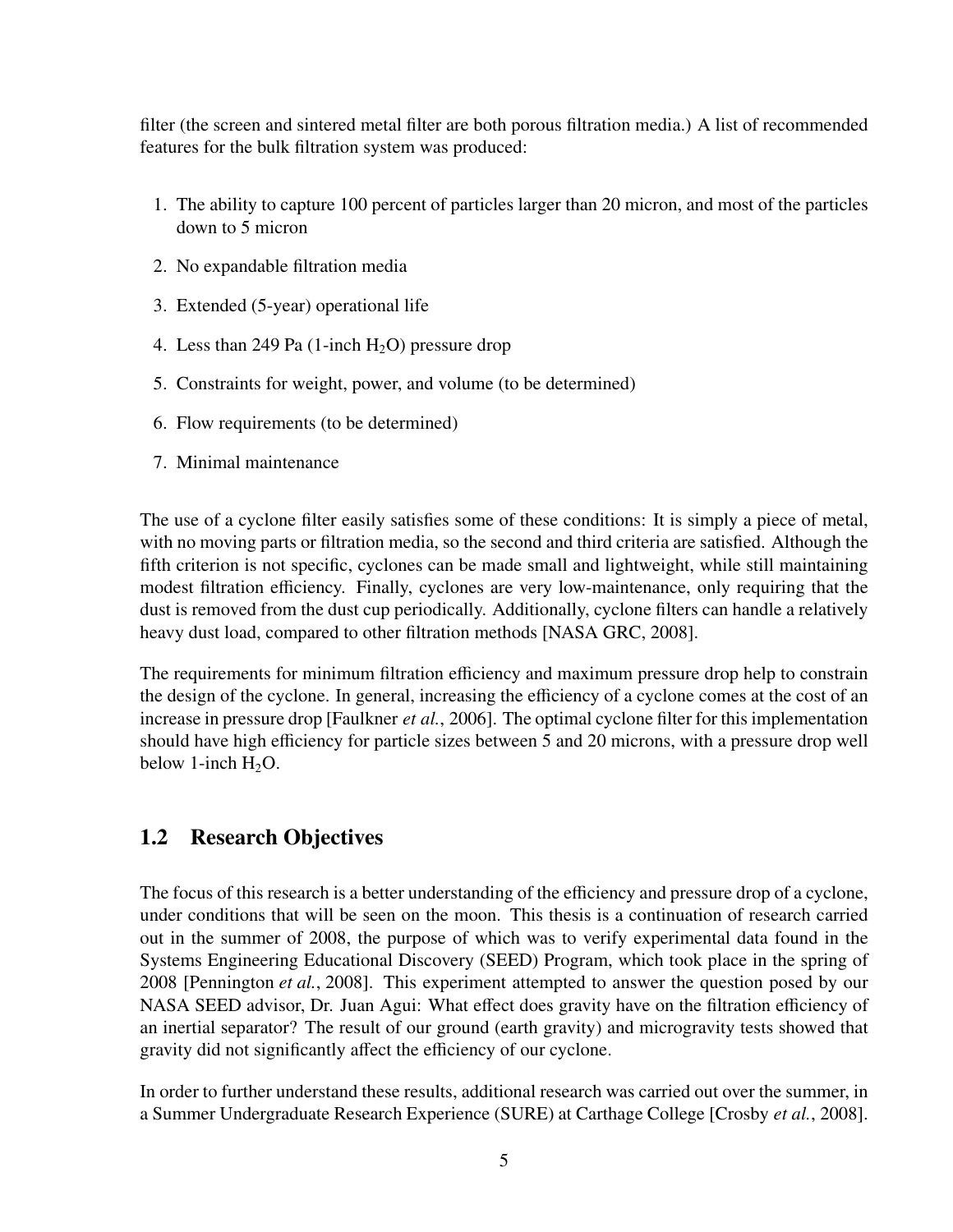We created a model of our previously tested cyclone in CFDesign [Blue Ridge Numerics, Inc.], and ran air flow simulations under different gravity conditions. Using massed particle traces characteristic of the mass distribution of our lunar simulant, we calculated fractional efficiencies of the cyclone. The results agreed well with our experimental findings, showing that different gravity conditions had negligible effects on efficiency. In addition, we developed a simple theoretical model of cyclonic filtration. Looking at forces incident on a particle entrained in airflow, we showed mathematically that the probability of the particle being captured is independent of the gravitational force.

This project was conducted in collaboration with Juan Agui and Jeffrey Mackey, researchers for the ISRU (In Situ Resource Utilization) program at NASA Glenn Research Center (GRC). We have previously worked with Dr. Agui, in two consecutive SEED projects, and our CFD model made for the SURE research project helped to support his experimental research. Agui's colleague Jeffrey Mackey is currently designing a reduced pressure inertial filtration experiment to be flown on a reduced gravity aircraft, and he has proposed that we carry out computational simulations of reduced pressure filtration to support his research.

Our previous work characterized our cyclone under normal ambient earth pressure, approximately 14.7 psi (740 Torr). Since the ultimate goal in characterizing cyclonic filtration at reduced gravity is to utilize the technology in lunar habitats, the conditions must match those of the planned lunar base. The proposed lunar habitats have ambient pressures of 8.3 psi (430 Torr), and airlock pressures of 4.0 psi (207 Torr). The goal of this research is to model air cyclone filtration in varying pressures as well as varying gravity fields, in order to answer the following questions: How does the pressure affect the filtration efficiency? What are the effects of a changing ambient pressure on the flow characteristics (such as pressure gradient, vorticity, etc.) of the cyclone? Does gravity have a greater effect on efficiency at lower pressures?

## 2 Previous Work

Our 2008 SEED experiment was the first to collect and publish data on inertial filtration in lunar gravity, and, if successful, Jeffrey Mackey's experiment will be the first to find data on cyclonic filtration in reduced ambient pressure and gravity. This thesis builds on these research projects, using their findings as points of comparison in order to further develop an understanding of cyclonic filtration, in the context of lunar environment conditions. In particular, the 2008 SURE project is essential, due to its similarity to this study in terms of research methods. The results found in these projects are summarized in Fig. 3.

Fortunately, a large amount of computational, experimental, and theoretical research has been conducted on the properties of small air cyclones. In designing a filtration system with a cyclone, it is important to have a useful way of determining the effectiveness and cost of using the cyclone fileter. For this reason, several empirical cyclone models have been developed which can predict the collection efficiency of a cyclone, which describes how effectively cyclones filter particulate matter. The collection efficiency is expressed as a fraction of collected particles divided by the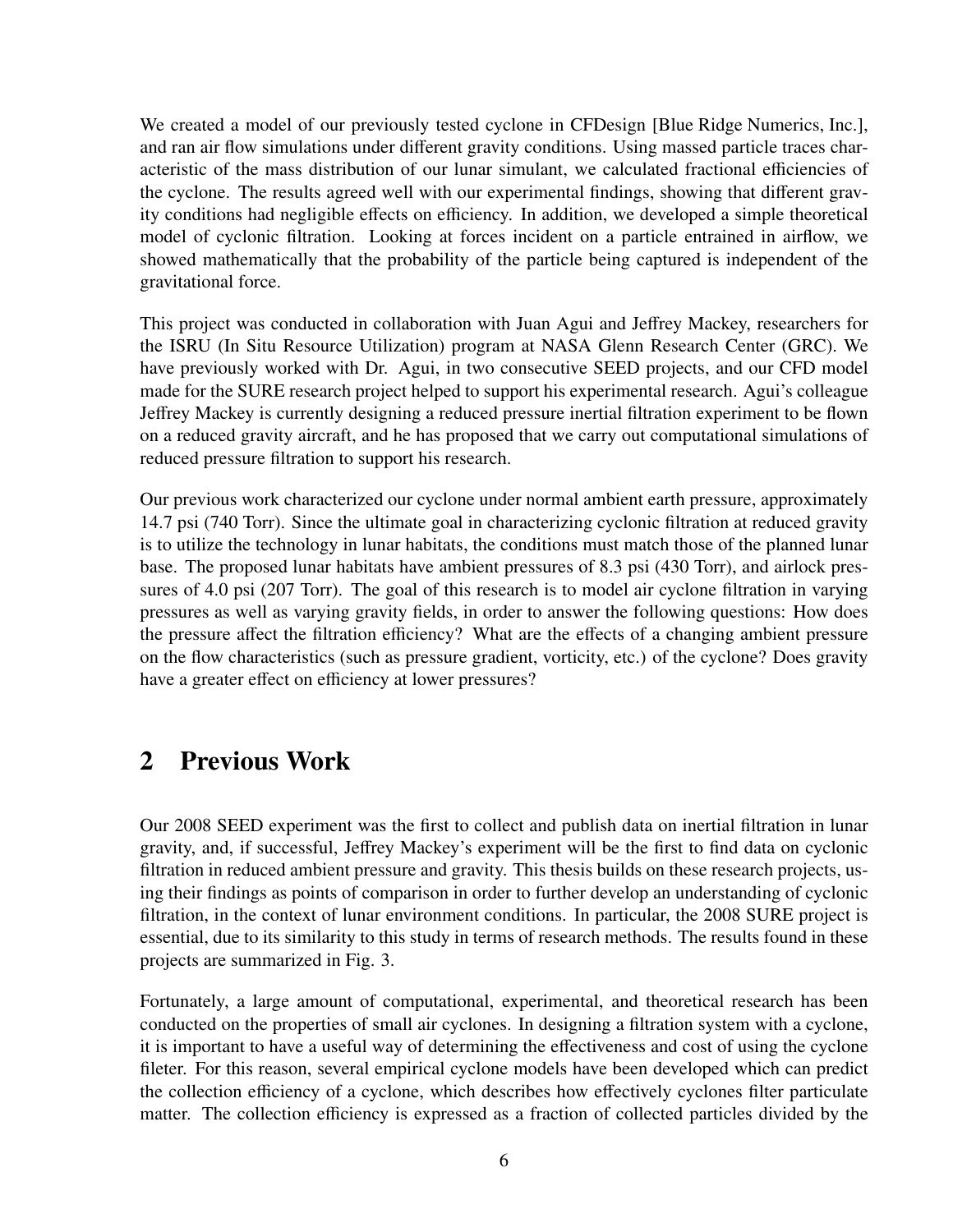

Particle Diameter (µm)

Figure 3: Results from 2008 SEED and SURE research. Shown are the experimental results (• and  $\diamond$ ), Lapple curve ( $\blacksquare$ ), and computational results ( $\blacktriangle$  and  $\times$ ). See Equation 1 for the definition of cyclone collection efficiency [Pennington *et al.*, 2008, Crosby *et al.*, 2008]

total number of particles introduced into the cyclone; the equation for efficiency is:

$$
\epsilon = \frac{N_{collected}}{N_{total}} = \frac{N_{total} - N_{escaped}}{N_{total}}.\tag{1}
$$

In measuring the efficiency of a cyclone, a certain number (*Ntotal*) of particles is initially placed into the system, and the researcher must count either the number of particles that are captured (*Ncollected*) or the number that exit through the cyclone's upper outlet (*Nescaped*). The first and most common empirical model used to predict cyclone efficiency is the Lapple model, a model which was developed by Shepherd and Lapple based on experimental cyclone research. We used the Lapple model to plot an efficiency curve for our cyclone parameters in our SEED research, as shown in Fig. 3. Empirical models are useful because we can see how different parameters affect the efficiency of the cyclone. The Lapple model uses Eqs. 1-3 to calculate the efficiency of a cyclone; the equation to determine the cyclone's characteristic  $d_{50}$  is:

$$
d_{50} = \sqrt{\frac{9\mu W}{2\pi N V_i (\rho_p - \rho_g)}}.
$$
\n(2)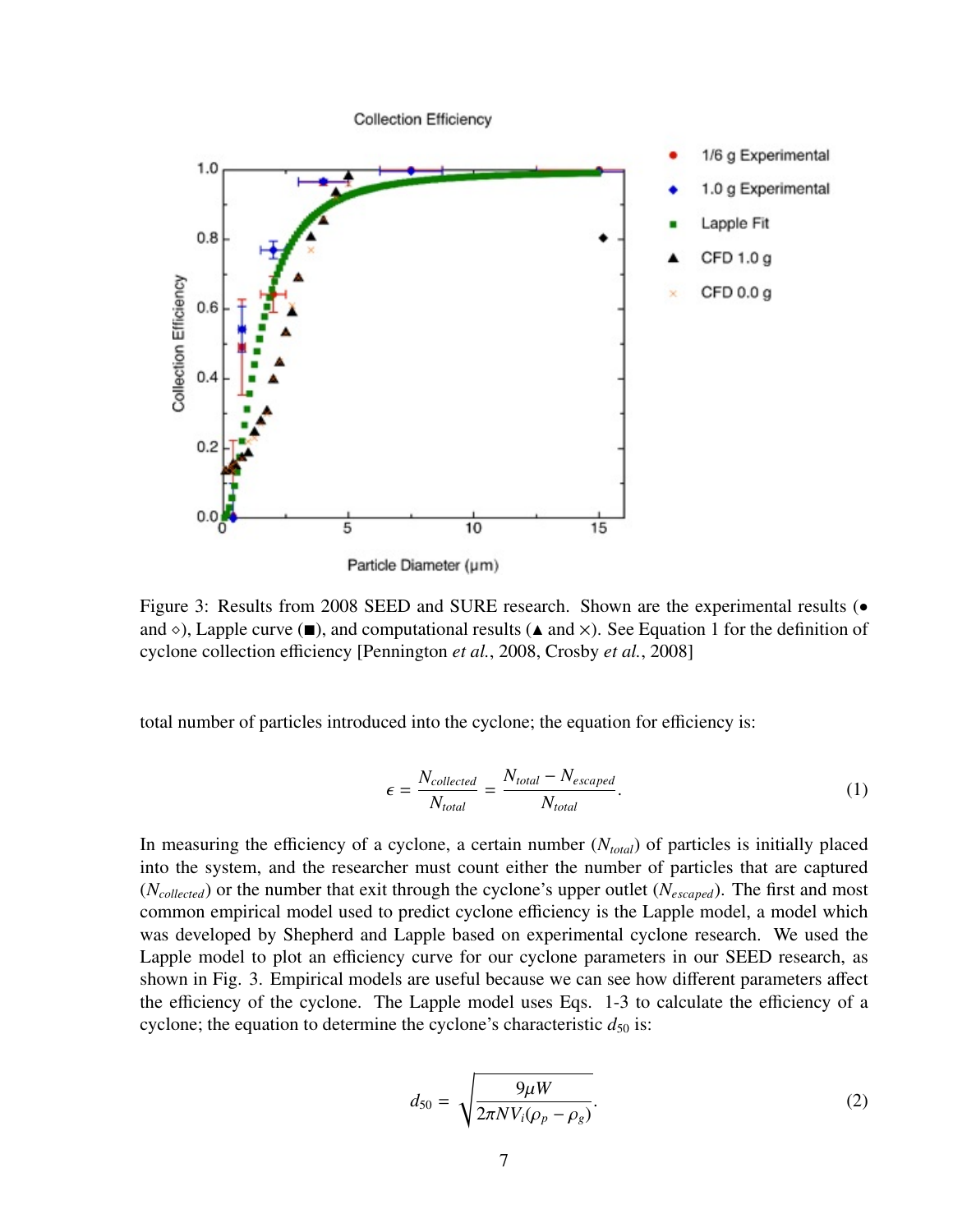Here  $d_{50}$  is the diameter of a particle that will be collected 50% of the time,  $\mu$  is the dynamic viscosity of air, *W* is the inlet width, *N* is the effective number of turns inside the cyclone,  $V_i$  is the inlet velocity,  $\rho_p$  is the density of the dust, and  $\rho_g$  is the density of air. The Lapple model defines the number of turns in the cyclone by:

$$
N = \frac{1}{W}(L_{cylinder} + \frac{L_{cone}}{2}).
$$
\n(3)

Here *Lcylinder* is the length of the cylindrical region of the cyclone, and *Lcone* is the length of the conical section (for the geometry of the cyclone used in our research, refer to Fig. 4). Particles with diameter less than  $d_{50}$  will be collected less than 50% of the time, so a smaller  $d_{50}$  corresponds to a more efficient cyclone. Therefore, according to this model, increasing the inlet velocity, number of turns, or particle density will increase efficiency, as will decreasing the inlet width, air viscosity, or air density. The efficiency of the cyclone at any particle diameter can be extrapolated by:

$$
\epsilon_i = \frac{1}{1 + (d_{50}/d_i)^2}.
$$
\n(4)

Here  $\epsilon_i$  is the fractional efficiency of a particle *i*, and  $d_i$  is the diameter of particle *i*. From this equation an efficiency curve can be plotted for a given cyclone geometry equation, an efficiency curve can be plotted for a given cyclone geometry.

While the Lapple efficiency is considered the standard cyclone model and is simple to use, several studies [Faulkner *et al.*, 2006, L. Wang et al., 2006] have found that it give inaccurate results. Faulkner and Shaw (2006) determined experimentally that efficiency did not vary significantly over a range of inlet velocities; they concluded that the inlet velocity should be set as low as possible to achieve the desired efficiency, since an increase in velocity will give only a small increase in efficiency for a large increase in pressure drop. Since the Lapple model efficiency is simply calculated, it will still be compared against the efficiencies found by simulation, even though it is approximate.

Another important property of a cyclone is its pressure drop, which describes the energy cost of using a cyclone filter. Several empirical and theoretical models have been developed to predict the pressure drop of a cyclone, given its flow conditions; Lapple and Shepherd also developed a simple empirical model for pressure drop, but more recent models have shown closer agreement with experimental findings.

L. Wang *et al*. (2006) stated that the Lapple pressure drop model and other empirical models were unsatisfactory due to inaccuracy or complexity, and they developed a new theoretical model to predict pressure drop. Their model, which calculates the pressure loss as the sum of five individual sources of pressure loss, was shown by experiment to be more accurate than several other models. Their model is still much more complex than the Lapple model, though, requiring the knowledge of both inlet and outlet velocities, as well as inner cyclone tangential and axial velocities, and the length traveled by the air through the cyclone. The analysis focuses on a few standard cyclone geometries, deriving dimensionless variables which depend on geometry; the equations for these quantities are not provided, so we are unable to use this model.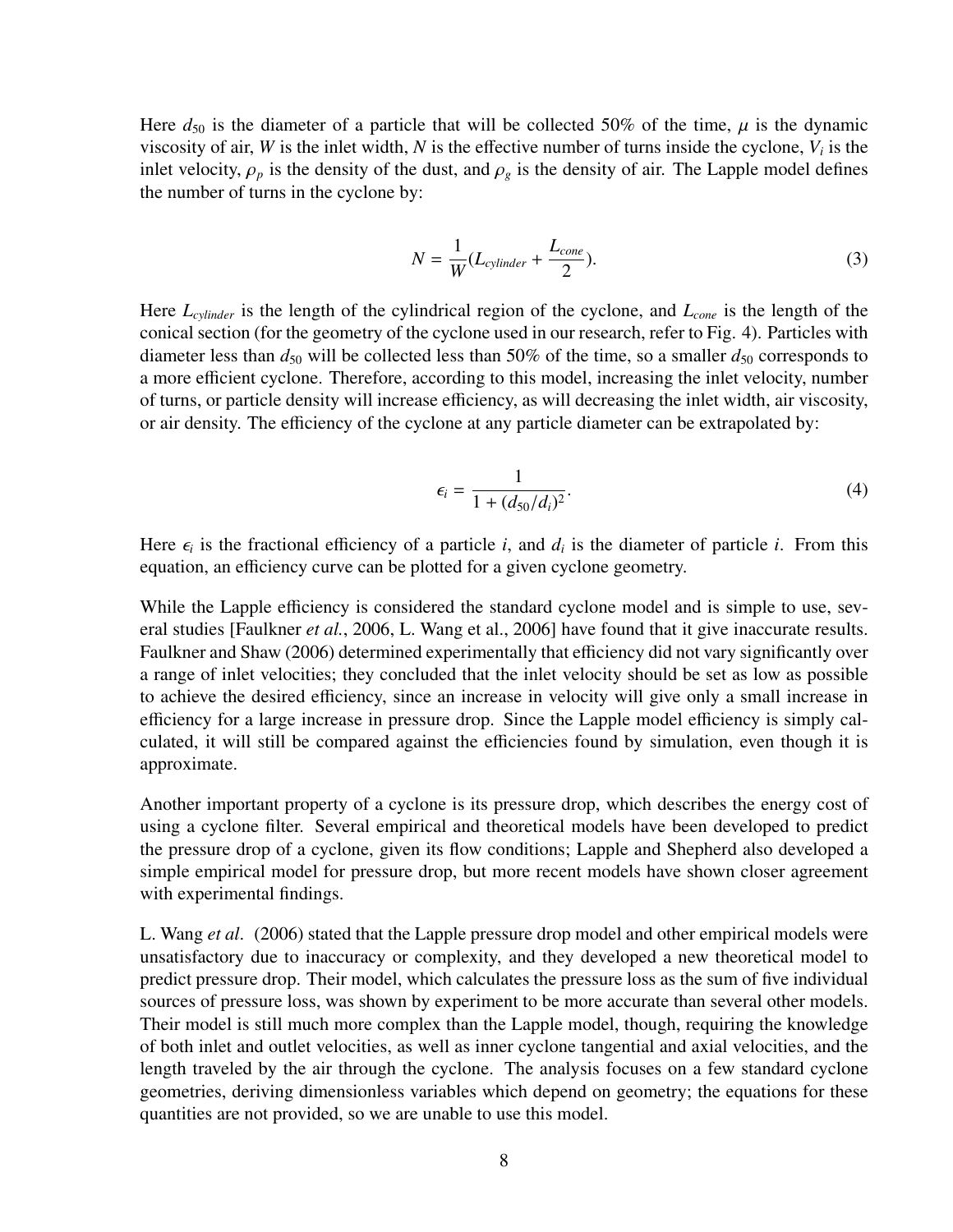Karagoz *et al*. (2005) also developed a theoretical model for calculating a cyclone's pressure drop. It also showed close agreement with experimental findings, and is relatively simpler than the Wang model. This model considers a tube of flow which moves through the cyclone, and the pressure drop is dependent on the interactions and geometrical deformations of this tube. The full calculation of pressure drop uses at least ten equations and more than twenty terms; for brevity, the main equations are shown only, and the end result is given.

The main result of this study is shown in the following equation:

$$
K = \frac{R_0}{\alpha - R_0} ((1 - \alpha)^{-2(1 - \frac{R_0}{\alpha})} - 1).
$$
 (5)

Here  $\alpha$  is a dimensionless variable which is dependent on the cyclone geometry,  $R_0$  is a dimensionless quantity that depends on frictional conditions of the cyclone's flow, as well as the geometry, and *K* is a dimensionless value known as the pressure loss coefficient. The value *K* describes the pressure drop of a cyclone compared against the air density and inlet velocity, as such:

$$
K = \frac{2\Delta p}{0.5\rho_{air}V_0^2}.\tag{6}
$$

Here  $\Delta p$  is the pressure difference across the cyclone, and  $V_0$  is the speed of the air at the inlet. Using the set of equations given in the study, we calculated the constants  $\alpha$  and  $R_0$ , and then found the pressure loss coefficient *K*. Using our cyclone geometry and flow condition values, we found *K* to be 2.303. Then, solving for  $\Delta p$ , we calculated the pressure drop to be 1.043in.  $H_2O$ . We use this value as a comparison against the value found by simulation to check that the simulation is producing accurate flow. Interestingly, this model shows that a change in ambient pressure will cause some variation in pressure drop. For a given value of *K*, the pressure drop will decrease with ambient pressure, due to the dependence on air density, which will decrease in decreased pressure. Additionally, *K* will actually show a slight increases with reduced pressure, due to the relationship of the  $R_0$  value with kinematic viscosity, which is inversely proportional to pressure. This is a very weak mathematical dependence; we believe that the pressure drop's dependence on density will dominate the dependence on viscosity, resulting in a positive correlation with ambient pressure, or a reduction in pressure drop at reduced pressure conditions [Karagoz et al., 2005, Landau *et al.*, 1987, Benenson *et al.*, 2006].

### 3 Method

#### 3.1 Fluid Mechanics Governing Equations

Problems in fluid mechanics involve solving for the velocity of the flow, or flow field. As in other fields of physics, the fundamental equations of fluid mechanics are either conservation equations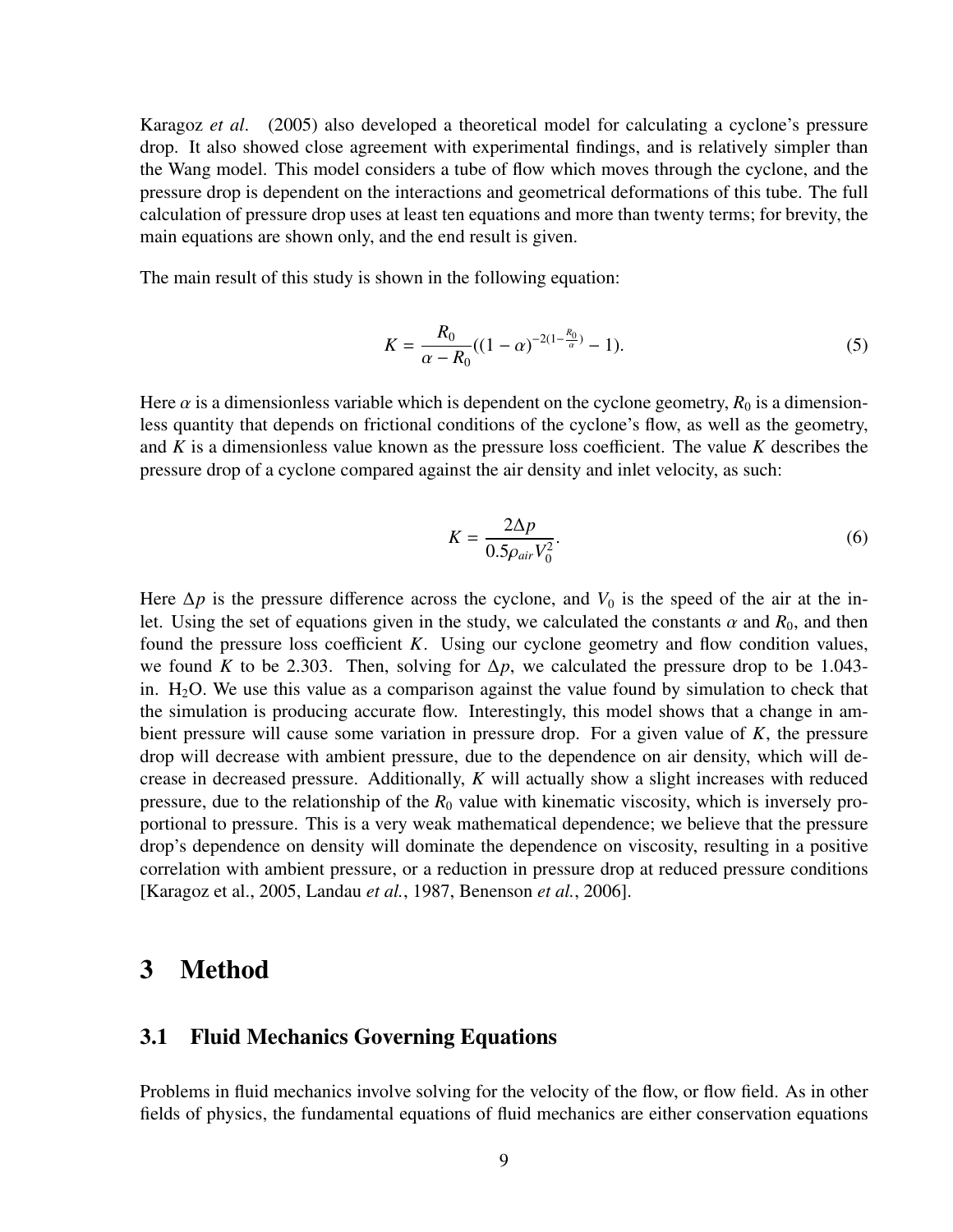or special forms of Newton's laws. One of these equations is the continuity equation:

$$
\frac{\delta \rho}{\delta t} + \rho (\nabla \cdot \mathbf{v}) = 0 \tag{7}
$$

Here  $\rho$  is the density of the fluid, and **v** is the velocity vector field. This equation represents the conservation of mass: an increase/decrease of mass at a point in space must equal the mass moving spatially in or out of that point. The flow field can be solved for using Euler's equation:

$$
\rho \left[ \frac{\delta \mathbf{v}}{\delta t} + (\mathbf{v} \cdot \nabla) \mathbf{v} \right] = \mathbf{F} - \nabla p \tag{8}
$$

This equation is the equivalent of Newton's second law for fluids. The expression in brackets on the left side of the equation is the substantive derivative of velocity, meaning that the velocity derivative of a small volume of fluid is taken as it moves through space. The values on the right side are the forces on the fluid: F represents any body forces on the fluid, such as gravity, and the gradient of pressure  $\nabla p$  is the pressure force per unit volume.

The continuity and Euler equations can be used to solve for the fluid's velocity field, given a set of boundary conditions. The boundary conditions in fluid mechanics problems are flow conditions, such as pressure, or the flow rate of the fluid, and the geometry of any solid bodies in the flow. Interesting problems usually involve fluids flowing through or around solid objects.

The Euler equation describes ideal flow, meaning that it is incompressible and frictionless. Real flow must account for internal friction of the fluid, which requires the incompressible form of the Navier-Stokes equation:

$$
\rho \left[ \frac{\delta \mathbf{v}}{\delta t} + (\mathbf{v} \cdot \nabla) \mathbf{v} \right] = \mathbf{F} - \nabla p + \eta \nabla^2 \mathbf{v}
$$
\n(9)

Here  $\eta$  is the dynamic viscosity (g/cm s), and the new term is the frictional force. Viscosity is the measure of a fluid's resistance to flow; the dynamic viscosity is a value which is independent of pressure (as opposed to the kinematic viscosity  $\mu$ , which is inversely proportional to pressure.) Along with the continuity equation, the Navier-Stokes equation accurately describes turbulent, incompressible flow of a Newtonian fluid [Landau *et al.*, 1987, Benenson *et al.*, 2006]. However, being a nonlinear coupled differential equation, it is very difficult even to find a numerical solution for sufficiently complex flows; this is why we resort to computational methods to model the flow behavior of a cyclone. Computational fluid dynamics programs generally find an approximate solution to the Navier-Stokes equation by taking its time average, which is then called the Reynolds Averaged Navier-Stokes equation.

In taking the time average, an additional apparent stress term called the Reynolds stress emerges. This makes the equation unsolvable: There aren't enough equations for the new unknowns, so the mathematical model is not closed. While it is possible to produce more equations to determine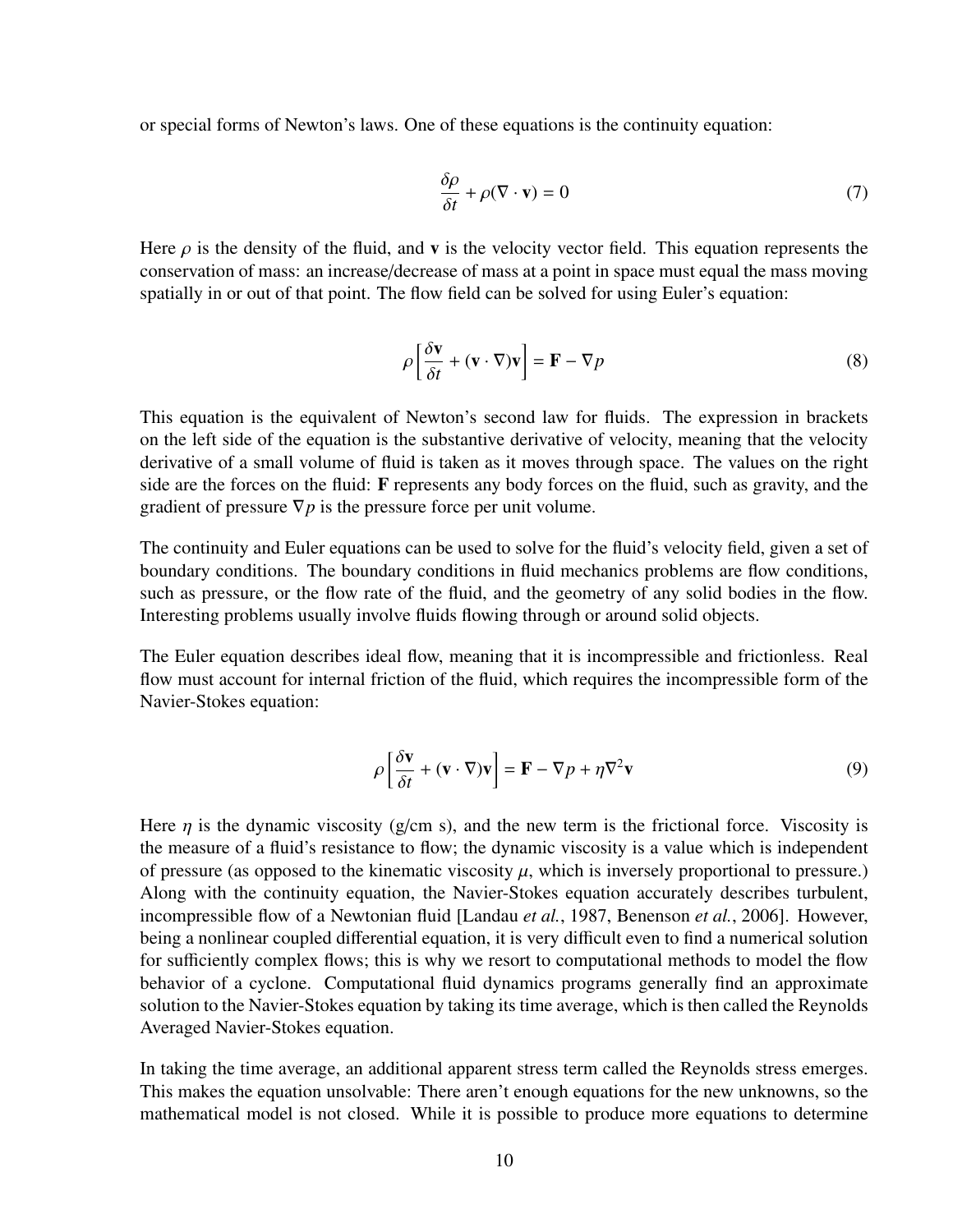

Figure 4: The geometry of the cyclone filter used in this study, the CMPI cyclone. The inlet, outlet, and vortex finder diameter is 1.0*in*. The diameter of the cylinder is 2.0*in*, the cylinder length  $L_{cylinder} = 8in$ , and the cone length  $L_{cone} = 2in$ 

these unknowns, more unknowns are created in that process, which can continue ad infinitum; this is known mathematically as the closure problem. The solution to the problem is to utilize one of many turbulence models, which provide definitions of the unknown terms, often by applying ad hoc constants to the equations. The different turbulence models should be applied strategically to appropriate flow scenarios; this usually involves some trial and error by the user to find the right fit [Blue Ridge Numerics, Inc., Boas, 2006].

#### 3.2 CFD Workflow

Several studies [Kaya *et al.*, 2008, B. Wang *et al.*, 2003, Gimbun et al., 2005] have found that computational fluid dynamics models can accurately predict the flow of cyclone filters. However, each of these studies referred to the commercial CFD program Fluent 3D, which is considered one of the more robust CFD's available. We chose to use CFDesign, which has the advantages of having a relatively low cost and a user interface that is easy to learn, plus the fact that we have experience using it from past research. Unfortunately, CFDesign is not as advanced as Fluent, so the flow solution may not be as accurate as those found in the studies.

CFDesign solves the flow of a system using the finite element method. To analyze a 3-dimensional object, the program requires the user to import a 3D Computer Assisted Drawing (CAD) from one of several 3D CAD programs; we used the CAD software SolidWorks [SolidWorks, Inc.]. The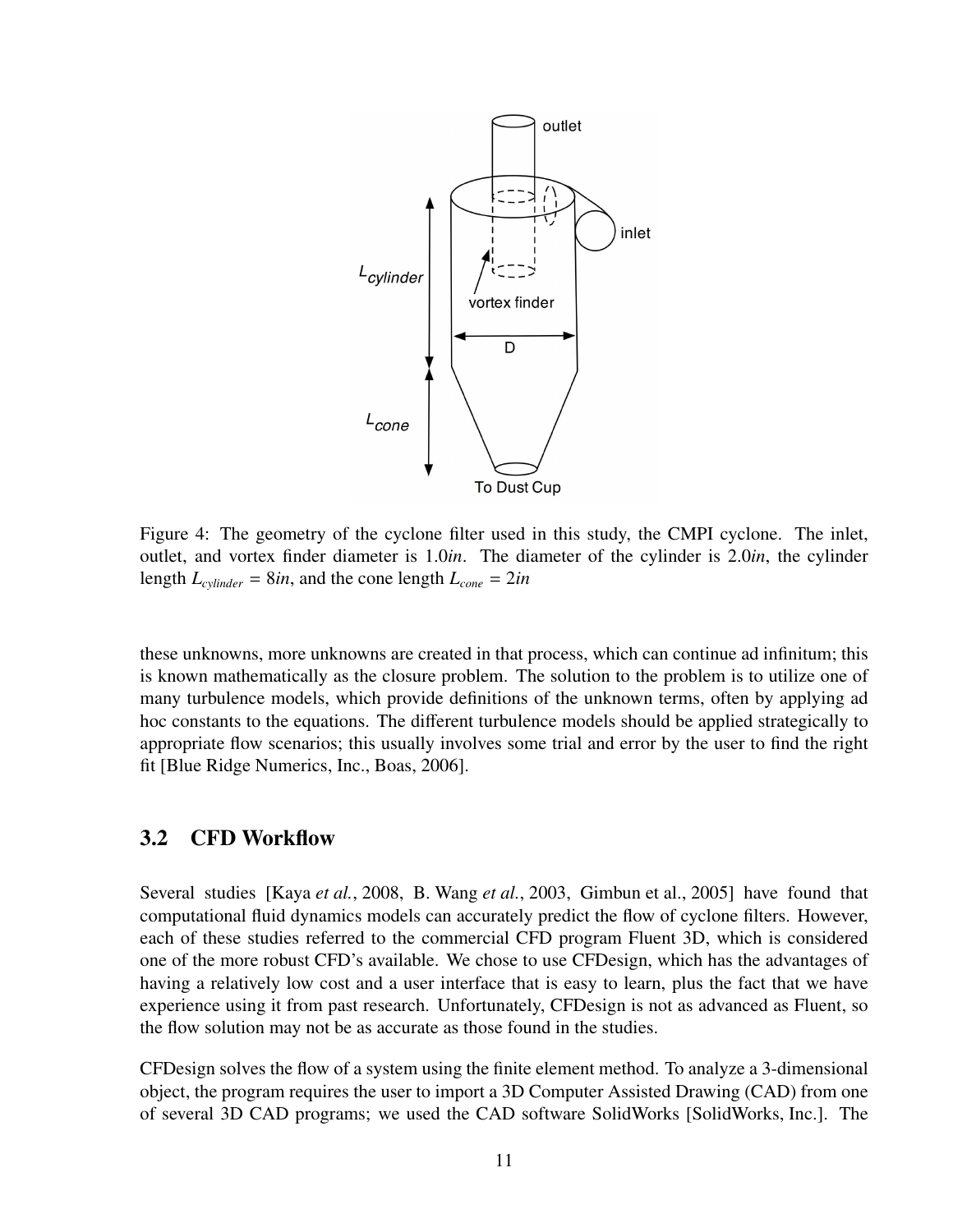

Figure 5: Diagram of CFD workflow

geometry of the cyclone filter analyzed is shown in Fig. 4. Our geometry was provided by our collaborator Jeffrey Mackey, who is using the same geometry cyclone for his experiments; the geometry is called the CMPI cyclone, named after the company that produced it. A diagram of the CFD Workflow is shown in Fig. 5.

Using the 3D geometry CFDesign imports from the CAD program, the CFD automatically generates a mesh to best approximate the shape of the object. The purpose of the mesh is to create a system of nodes three dimensionally about the object; the program will solve fluid dynamics equations at each node to find some flow variable at that point. The solver uses an "upwind advection scheme" to apply dependent relations to adjacent elements, and create a solution at each time step in the form of a field of dependent variables. The program allows the user to adjust the quality of the mesh by increasing or decreasing the number of nodes at any point. Having a greater amount of nodes will better approximate the actual flow in that region, but it will also increase the amount of processing the solving requires, which will quickly make the process very computationally intensive. The user should strategically alter the mesh quality of the object to get the most accurate flow without making the simulation take too long to solve; for example, a region with complex, turbulent flow should be given a finer mesh to best approximate the small scale fluctuations in velocity that are present, while a region with steady, laminar flow should have a coarser mesh applied to avoid wasting computational resources. The user also decides whether the flow is compressible or incompressible. Compressible flow occurs at very high flow velocities; if the velocity is less than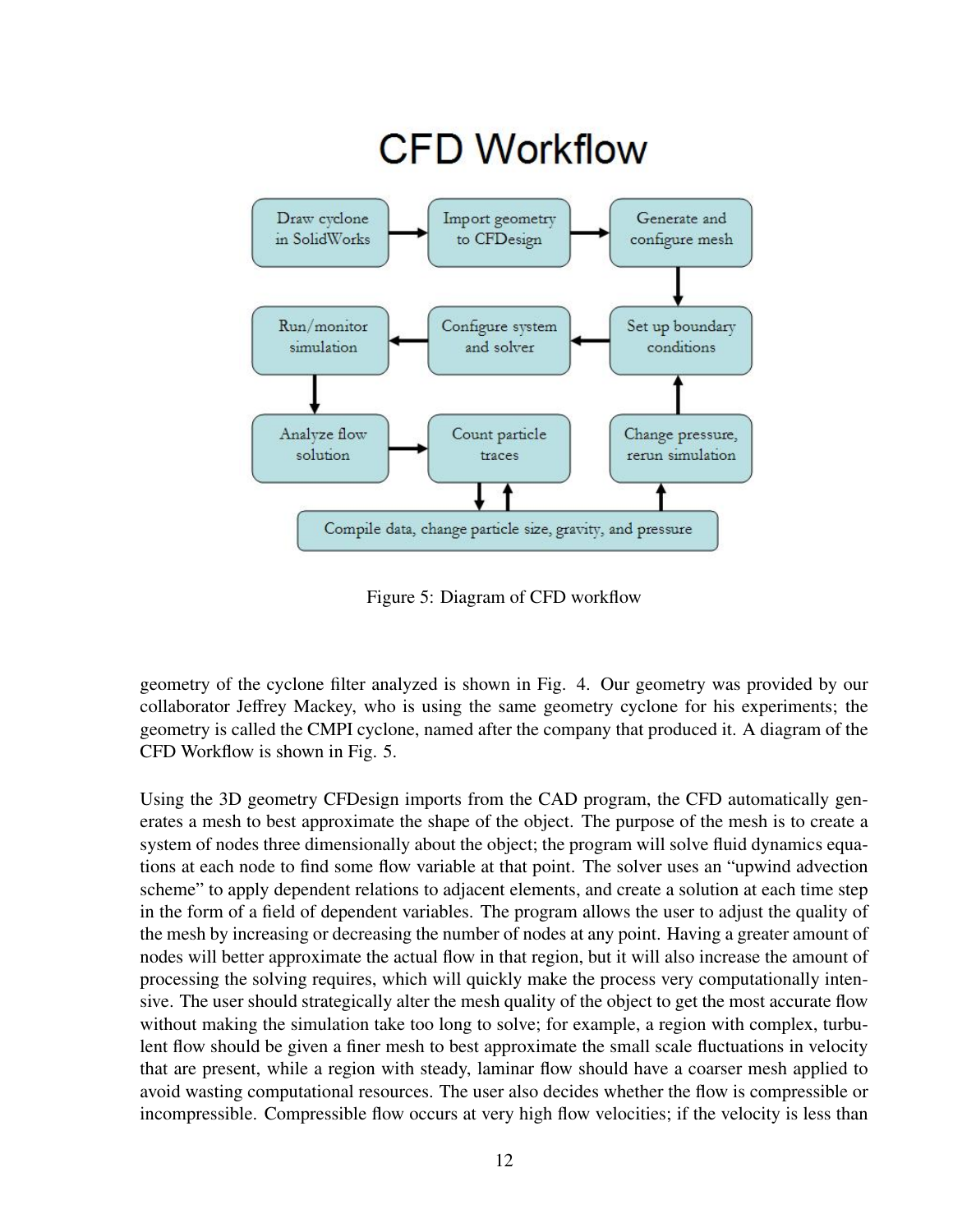one third of 1 mach, or about 113 m/s, then it can safely be assumed that the flow is incompressible [Benenson *et al.*, 2006]. Our flow is about 10 m/s, so it is incompressible, which greatly simplifies the calculations.

The next step in the process is establishing the boundary conditions. This mostly means specifying the flow conditions of the object's inlets and outlets. At each opening, the user can indicate a specific flow velocity, gauge pressure, mass flow rate, or volume flow rate. Giving the program the correct boundary conditions is a crucial step in the simulation, and it is also the most difficult. Making the choice of flow velocity, mass flow, or volume flow, can be confusing as can or specifying whether a certain outlet has a flow condition, pressure condition, both, or no condition. For an inexperienced user, it requires a great deal of accurately characterizing the flow. This step is also where the user specifies the materials of each part of the object, for example if a device is made of steel or aluminum, or selecting from a wide variety of gases or liquids for the flowing medium. There are many other ways the user can customize the system in this step, such as specifying heat sources, temperature gradients, porous materials, fan blades, and so on; but we do not require any of these options, at least for now.

After setting up the boundary conditions, the user must input their specifications to the solver before running the simulation. Setting the number of iteration steps is important: not iterating the adequate number of times will not fully solve the flow, but too many will take an excessively long time, and possibly lead to round-off error. The user will then specify if the solution should be steady state or transient. A transient solution is selected if there is some time-variant aspect of the system, such as a rotating fan blade, or an inlet condition that is chosen to vary with time. These situations usually take longer to solve, and often require some sort of special solving technique to get it to converge. Our system will have a steady state solution, meaning that none of the flow parameters are changing through further iterations, because we do not require time variance in any way. Another important option is which turbulence model to apply to the flow. The optimal turbulence model for our highly swirling flow is the Reynolds Stress Model (RSM) [Kaya *et al.*, 2008]. Unfortunately, RSM is not available in CFDesign; we must use the RNG k-e model, which does not produce accurate flow since it assumes isotropic turbulence [Kaya *et al.*, 2008, B. Wang *et al.*, 2003]. The RNG k-e model uses renormalization group theory to calculate the turbulent kinetic energy and turbulent dissipation rate [Blue Ridge Numerics, Inc.].

Once all of these steps have been completed, CFDesign is ready to run the simulation. The time it takes the solution to converge is dependent on many factors, such as mesh quality, turbulence model, boundary conditions, and number of time steps; a quick run would be about twenty minutes, but it may take an hour or two for a very fine mesh, or the solution may diverge, meaning that it could not find a steady state solution, and the user must reassess the system. After training ourselves thoroughly in the program, we consistently produced converging solutions. When the simulation is running, the user may monitor the solver. A large array of flow characteristics is plotted versus the number of time steps completed on a graph, such as velocity vector components, kinetic energy, pressure, and turbulence. If the solution is converging, the curves will eventually flatten out, meaning that they are keeping steady over successive time steps. A divergent solution will have some of the characteristics accelerating instead of becoming steady, which will result in an inaccurate flow. Monitoring the solution can save the user time, by canceling a diverging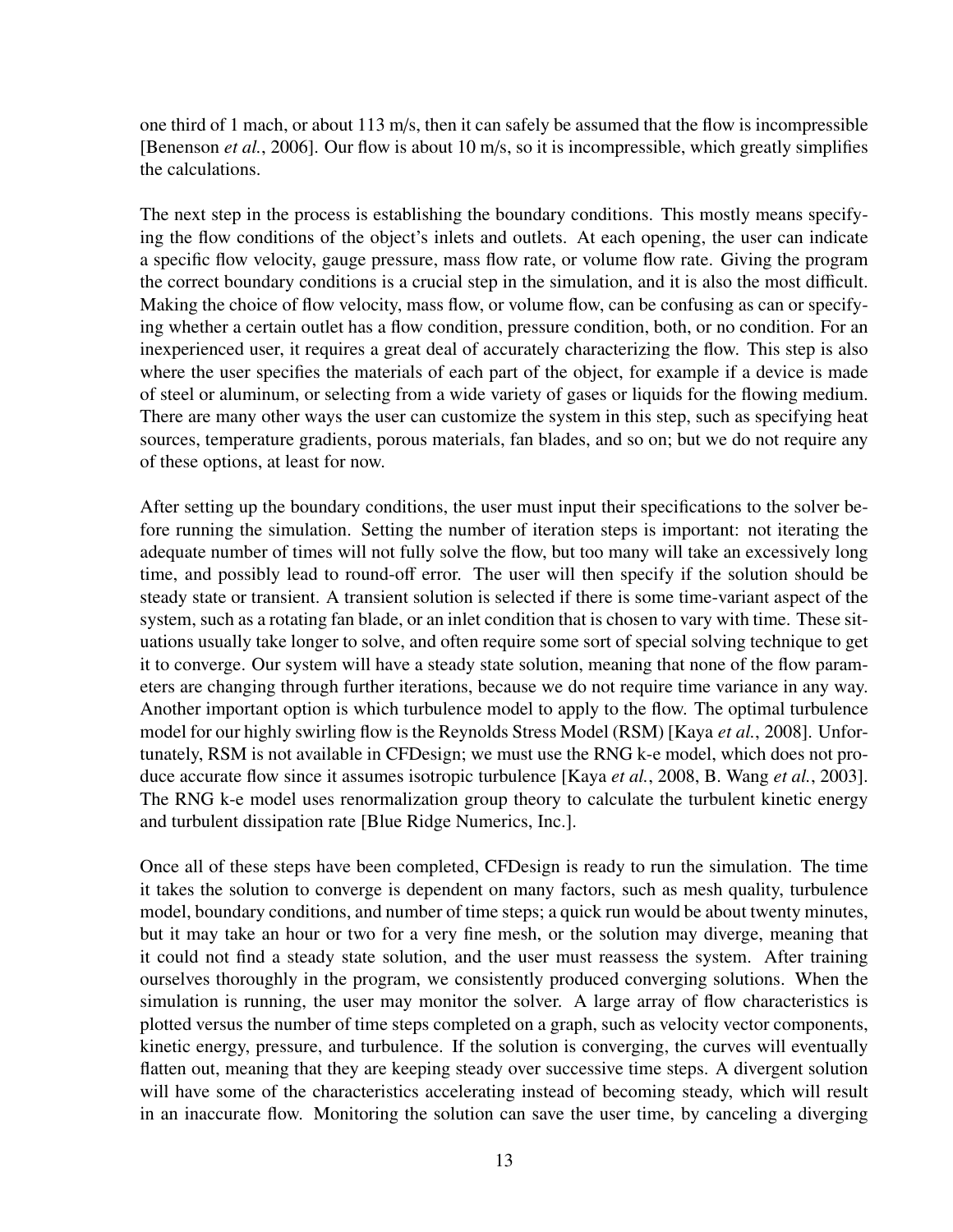

Figure 6: The flow behavior of ten dust particles is simulated. The traces are color-coded by velocity magnitude. These traces were given the mass of 0.5 micron regolith particles, under 1g acceleration. Three of the particles were not captured. [Blue Ridge Numerics, Inc.]

solution, or accepting a solution early if the number of time steps was overestimated.

Once the simulation is complete, the user may analyze the flow with a wide variety of tools. The analysis method we used to calculate our efficiency data was massed particle traces, as shown in Fig. 6. The particles were given density equal to that of lunar regolith, with diameters ranging from 0.1 micron to 10 micron. We chose this range of particle diameters because the Lapple model predicts these sizes to be filtered with nearly 0% and 100% efficiency, respectively; our simulations showed similar results. To calculate the efficiency for a particular set of traces, we counted the number of particles that escaped through the outlet, subtracted from the number of traces input to find the number that were collected, and divided by the number of traces input. The effective gravitational force on the particles is selected before each trace; we compiled the efficiency data for the aforementioned particle size distribution in both 0 g and 1 g gravitational accelerations. Data is taken in ten trials for each particle size for a given external gravity, in a given pressure condition; after all of the particle counts are taken for the pressure condition, a new simulation is run at the next pressure, and particle count data are taken again. Efficiency data is taken at pressures of 740 Torr, 430 Torr, and 207 Torr.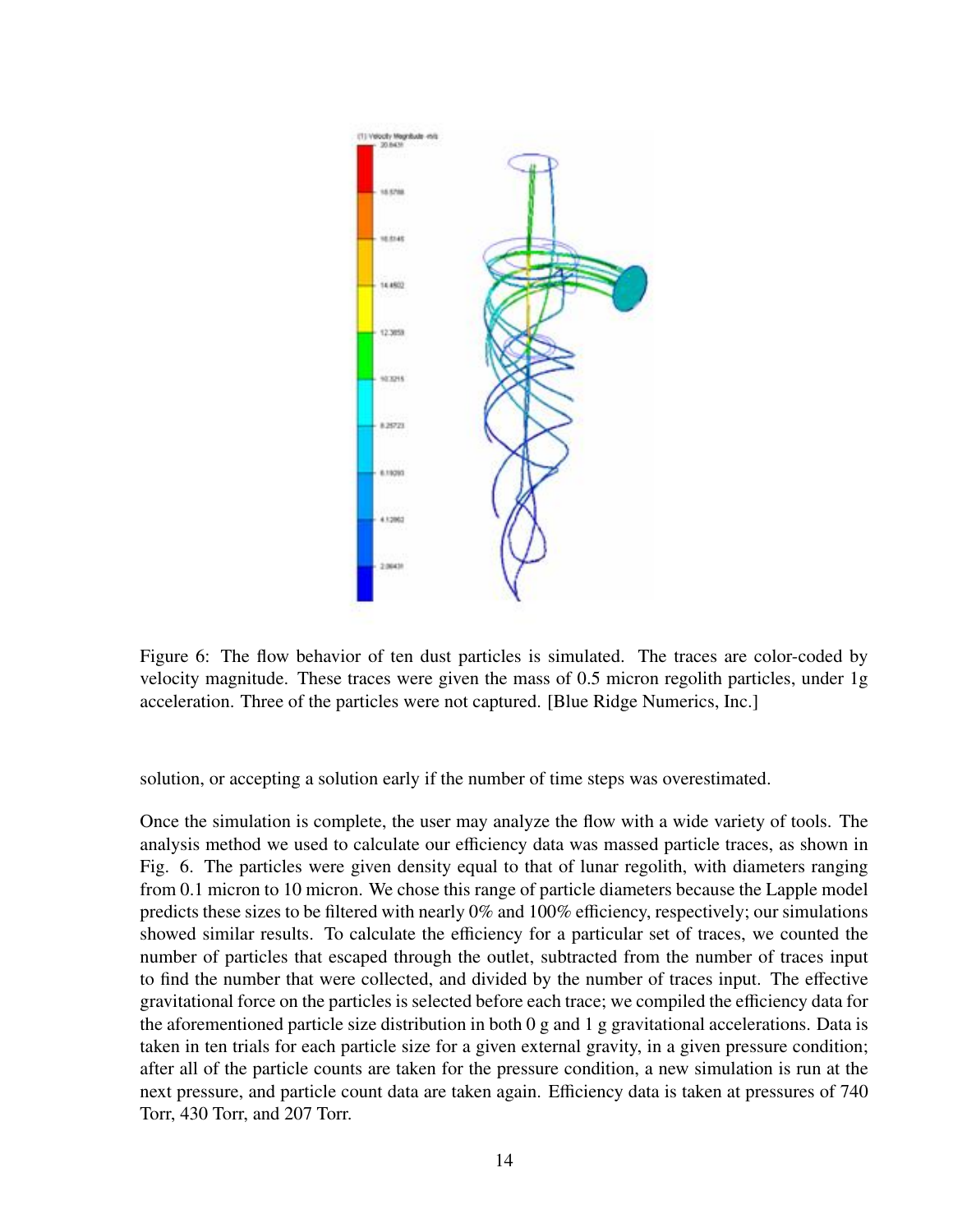**Cyclone Pressure Drop Data** 



Figure 7: Results of the cyclone fluid dynamics calculations for pressure drop plotted against ambient pressure. The CMPI cyclone data are shown in pink, and the RSG data are shown in blue.

### 4 Discussion

#### 4.1 Results

The efficiency of our cyclone over a range of particle sizes and varying pressures and gravities was calculated using CFDesign; unfortunately, our efficiency data were completely anamolous, and are unusable. CFDesign was unable to accurately simulate massed particle flow traces; the particles did not lose energy upon contact with the cyclone walls, when they were supposed to lose energy as determined by the coefficient of restitution parameter. This is caused by a known bug which did not exist in previous versions of CFDesign. This was the main cause of our aberrant data, although another possible contributing cause is the incapability of CFDesign to accurately produce the highly turbulent, swirling flow in our cyclone. The study conducted by Kaya *et al.* (2008) showed that the RNG k-epsilon turbulence model failed to produce accurate flow in a cyclone, which was the most theoretically sound model provided by CFDesign. Additionally, B. Wang *et al.* (2003) stated that the number of particle traces needed to produce statistically significant data is up to 300,000 traces. We seeded 100 traces for each diameter size at each gravity and pressure condition, and repeated for ten trials; thus we had 1000 traces per data point. The counting process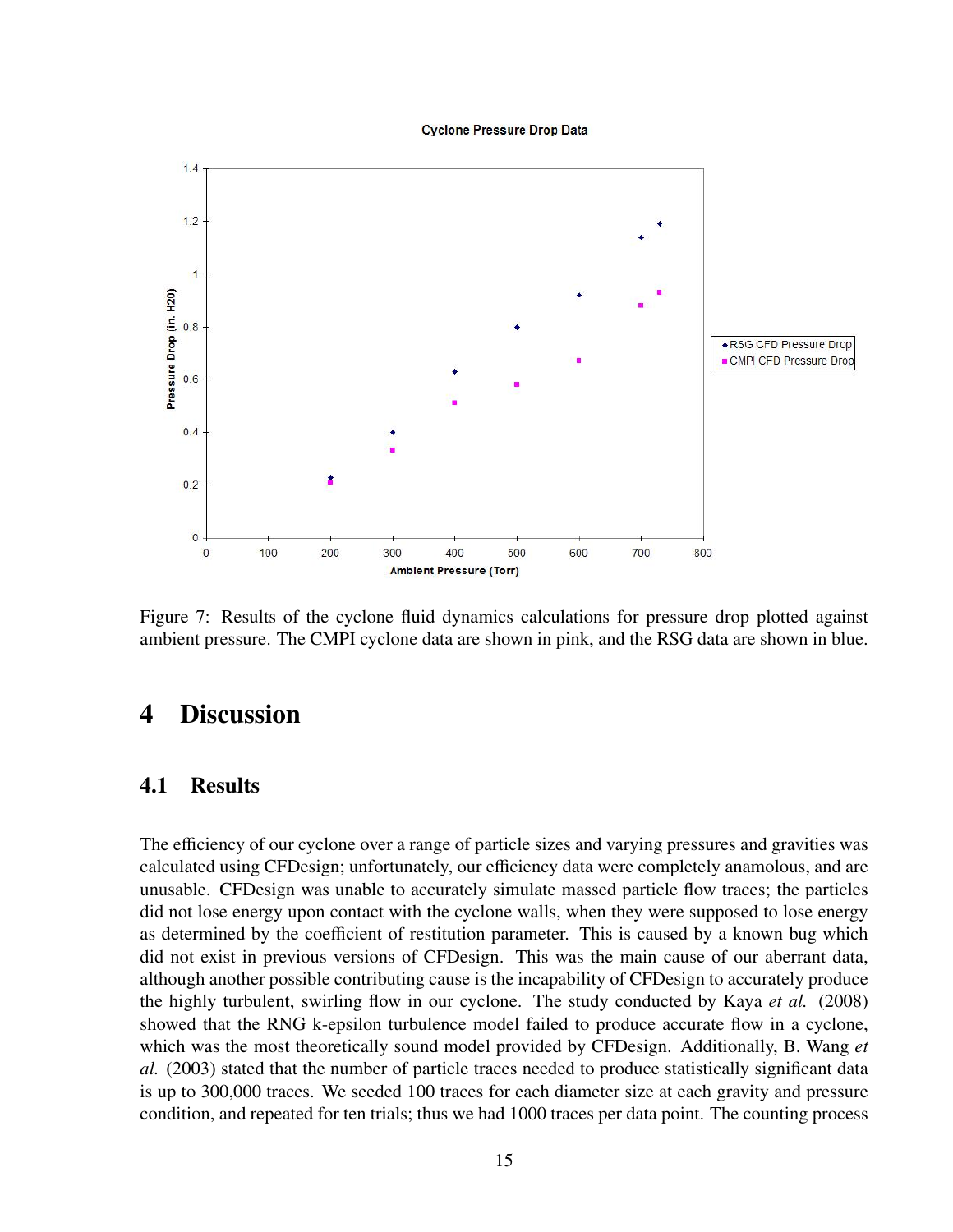in CFDesign is time consuming and labor intensive: The time spent taking efficiency data for this research was approximately 15 hours, without considering time taken to set up the simulations. We were unaware of the particle trace bug at the time, although counting 300,000 particle traces manually would not have been feasible.

We also calculated the pressure drop across the cyclone at each pressure condition; the data is summarized in Fig. 7. In addition, we tested pressure drop across the cyclone geometry from our 2008 SURE research, which is termed the RSG cyclone; this cyclone is identical to the CMPI cyclone, except with a shorter cylindrical section. The calculated pressure drop for our CMPI cyclone is 0.93-in.  $H_2O$ , and decreases linearally as external pressure is reduced. This value is close to the pressure drop as predicted by the Karagoz theoretical model, which was 1.043 in. H<sub>2</sub>O; the reduction in pressure drop with reduction of ambient pressure confirms our predictions. The pressure drop accross the RSG cyclone has a slightly higher value at each pressure condition, and shows similar inclination.

The main result of this research is that accurate collection efficiencies could not be found with CFDesign, due to insurmountable limitations of the program. The pressure drop data agrees well with the model we used, but that data may also have suffered from inaccuracy due to the inappropriate turbulent model. Our data does lead to some promising conclusions in the context of lunar habitat applications of cyclone filters. Our efficiency curves from our previous work show that 10 micron lunar dust particles are collected at 90% or greater efficiency, for all gravity conditions. Regarding the earlier mentioned proposed bulk filtration system and the corresponding list of desired traits, the efficiency data have shown that a cyclone filter could remove a sizable portion of the target particle sizes. Our measured pressure drops exceeded the recommended limit of 1.0-inch  $H<sub>2</sub>0$ at earth atmospheric pressure, but dropped below that value at lower pressures; when the system is designed, the cyclone geometry and inlet flow rate should be configured to produce the desired pressure drop at the given ambient pressure.

### 4.2 Future Work

Overall, our data, while certainly aberrant, supports the utilization of cyclones as components of multi-stage filtration systems for lunar outpost habitats of future space missions. At the same time, the development of lunar dust mitigation techniques is critical, and so deserves a more thorough and legitimate analysis. For future work, the cyclone geometry should be analyzed using a higher end CFD program, such as Fluent 3D. Many contemporary cyclone studies using CFD have concluded that the RSM turbulence model is crucial to producing accurate flow. If the study is continued with CFDesign after the particle trace bug is resolved, more accurate efficiency data could be gathered. The data may be improved further if the number of particle traces tested is greatly increased. This can only be done if there were some way to automate the counting; as of this writing, CFDesign does not provide any such methods, and we were unable to design a particle counting program which satisfied our needs.

Once a reliable method of analysing flow in a cyclone is developed, further questions and conditions may be explored. Besides knowledge of efficiency and pressure drop dependence on external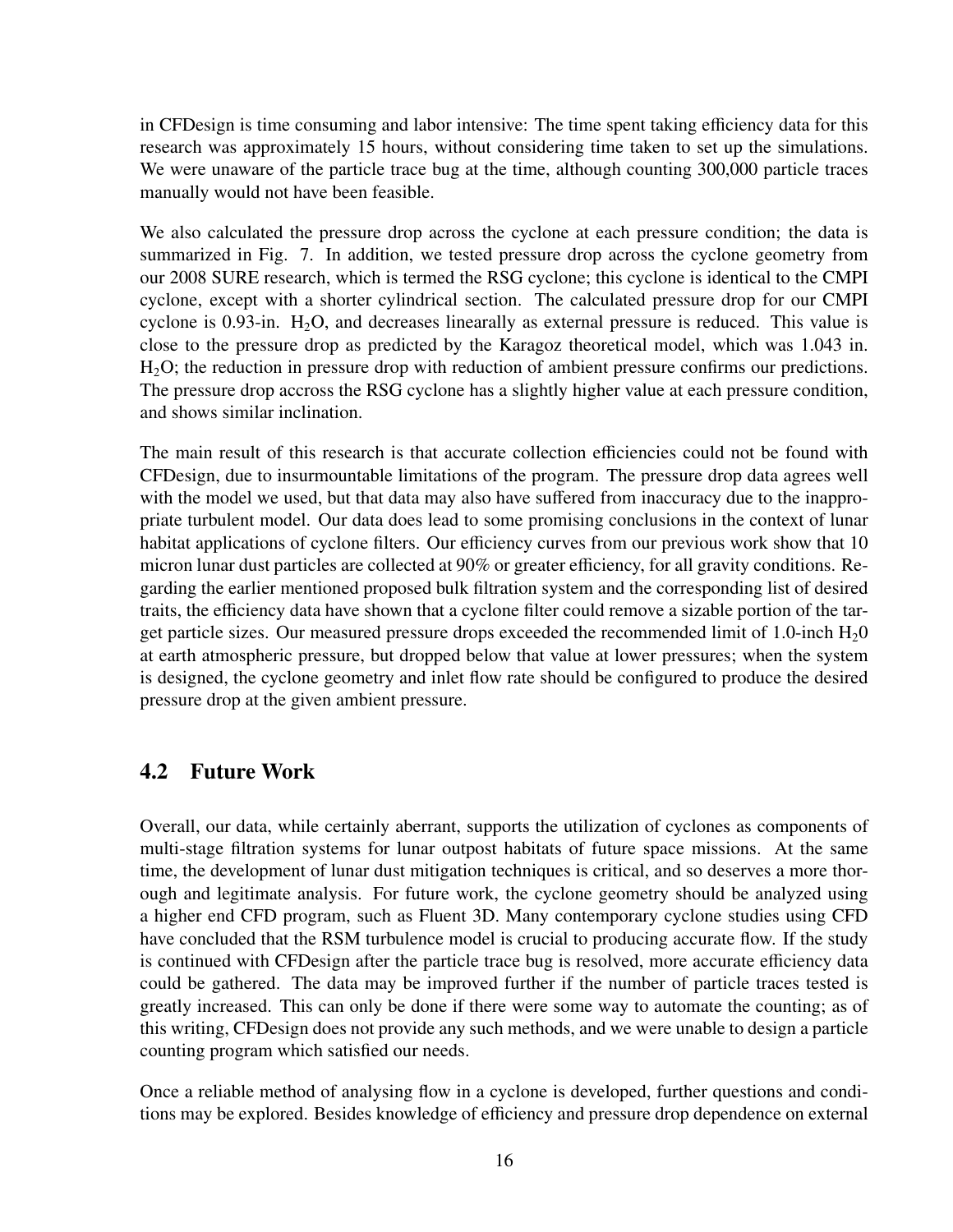pressure and gravity, it would be useful to know how these values change with different cyclone geometries, flow rates, and air temperature. Building a full model which accurately predicts efficiency and pressure drop over all of these parameters would facilitate the optimization of a filtration system which implements a cyclone filter.

### 5 Acknowledgments

We are grateful to the Wisconsin Space Grant Consortium and Carthage College for financial support of the SEED and SURE research projects. We would like to acknowledge the contributions of Juan Agui at NASA Glenn Research Center for the conception of the original experiment, and Jeffrey Mackey for initiating the exploration of cyclone performance in reduced pressure. The author is also grateful to the natural science department and physics faculty for their support of this work.

### References

- [Benenson *et al.*, 2006] Benenson, Walter, Harris, John W., Stocker, Horst, and Lutz, Holger. Handbook of Physics. Spring Science, Business Media, Inc. (2006).
- [Blue Ridge Numerics, Inc.] Blue Ridge Numerics, Inc., 650 Peter Jefferson Place, Suite 250, Charlottesville, VA 22911.
- [Boas, 2006] Boas, Mary L. Mathematical Methods in the Physical Sciences. Third Edition. John Wiley & Sons Inc. (2006).
- [B. Wang *et al.*, 2003] Wang, B., Xu, D. L., Xiao, G. X., Chu, K. W., Yu, A. B. Numerical Study of Gas-Solid Flow in a Cyclone Separator. Third International Conference on CFD in the Minerals and Process Industries. 10-12 December 2003.
- [Carrier, 2005] Carrier, W. David. Geotechnical Properties of Lunar Soil. Lunar Sourcebook. September 2005. http://www.lpi.usra.edu/lunar/surface/carrier\_lunar\_soils.pdf.
- [Crosby *et al.*, 2008] Crosby, Kevin M, Frye, Brad. Computational Fluid Dynamical Model of a Cyclone Separator in Microgravity. http://www.carthage.edu/dept/physics/cyclone-CFD.pdf (2008).
- [Faulkner *et al.*, 2006] Faulkner, W. B., Shaw, B. W. Efficiency and Pressure Drop of Cyclones Across a Range of Inlet Velocities. Applied Engineering in Agriculture. 2006
- [Gimbun et al., 2005] Gimbun, Jolius, Chuah, T. G., Choong, Thomas S. Y., Fakhru'l-Razi, A. A CFD Study on the Prediction of Cyclone Collection Efficiency. International Journal for Computational Methods in Engineering Science and Mechanics, Vol. 6, Issue 3, pgs. 161-168. July 2005.